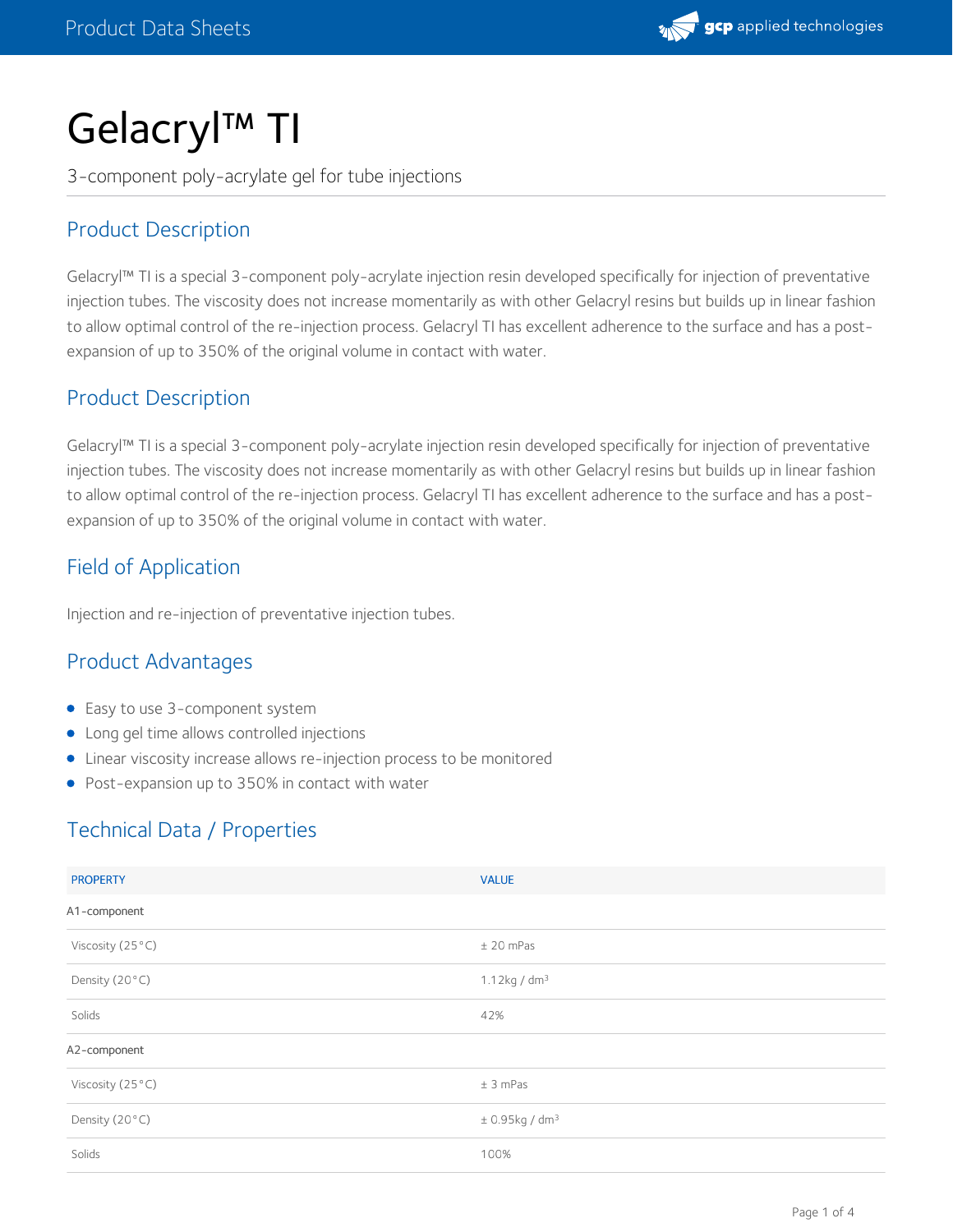## Product Data Sheets



#### Mix A1 + A2

| Viscosity (25°C) | $± 18$ mPas            |
|------------------|------------------------|
| Density (20°C)   | 1.1 kg/dm <sup>3</sup> |

## Application

#### 1. Resin preparation

- Add the complete contents of Component A2 (small plastic bottle) to Component A1 (large plastic jerry can). Mix thoroughly.
- Prepare the B-component by filling a container with the same quantity of water as the mixed A-component (9.45 ltr). Add Component B1 to the water and mix for 3 minutes.
- The prepared components are pumped with a 1:1 ratio injection pump IP 2C-Gel.

#### 2. Injection

- Connect the pump to the entrance port of the injection tube.
- Fill the tube with resin, when resin comes out of the exit port, this port is closed with a conical packer or wedge.
- Start injection by slightly increasing the pressure until the resin starts to flow.
- When the resin is expelled from the joint, stop the injection and allow the resin to react for 3-5 minutes.
- After waiting 3-5 minutes, the viscosity will have sufficiently increased to prevent flow of the material. The tube is now injected with fresh material to push the reacted material into the joint and fill all cavities.

#### 3. Re-injection

When re-injection is required, the tube needs to be flushed under low pressure with water. This needs to be done within the gel time of the resin.

#### 4. Gel Times

| <b>GEL TIME</b> | $A$ -COMPONENT: A1 + A2 (L) | <b>B-COMPONENT: WATER (L)</b> | B1 (UNITS) |
|-----------------|-----------------------------|-------------------------------|------------|
| 5'              | 9.45                        | 9.45                          |            |
| 10'             | 9.45                        | 9.45                          |            |

## Appearance

The mixed material cures into a flexible gel.

| Component A1 | Transparent liquid |
|--------------|--------------------|
| Component A2 | Transparent liquid |
| Component B1 | White salt         |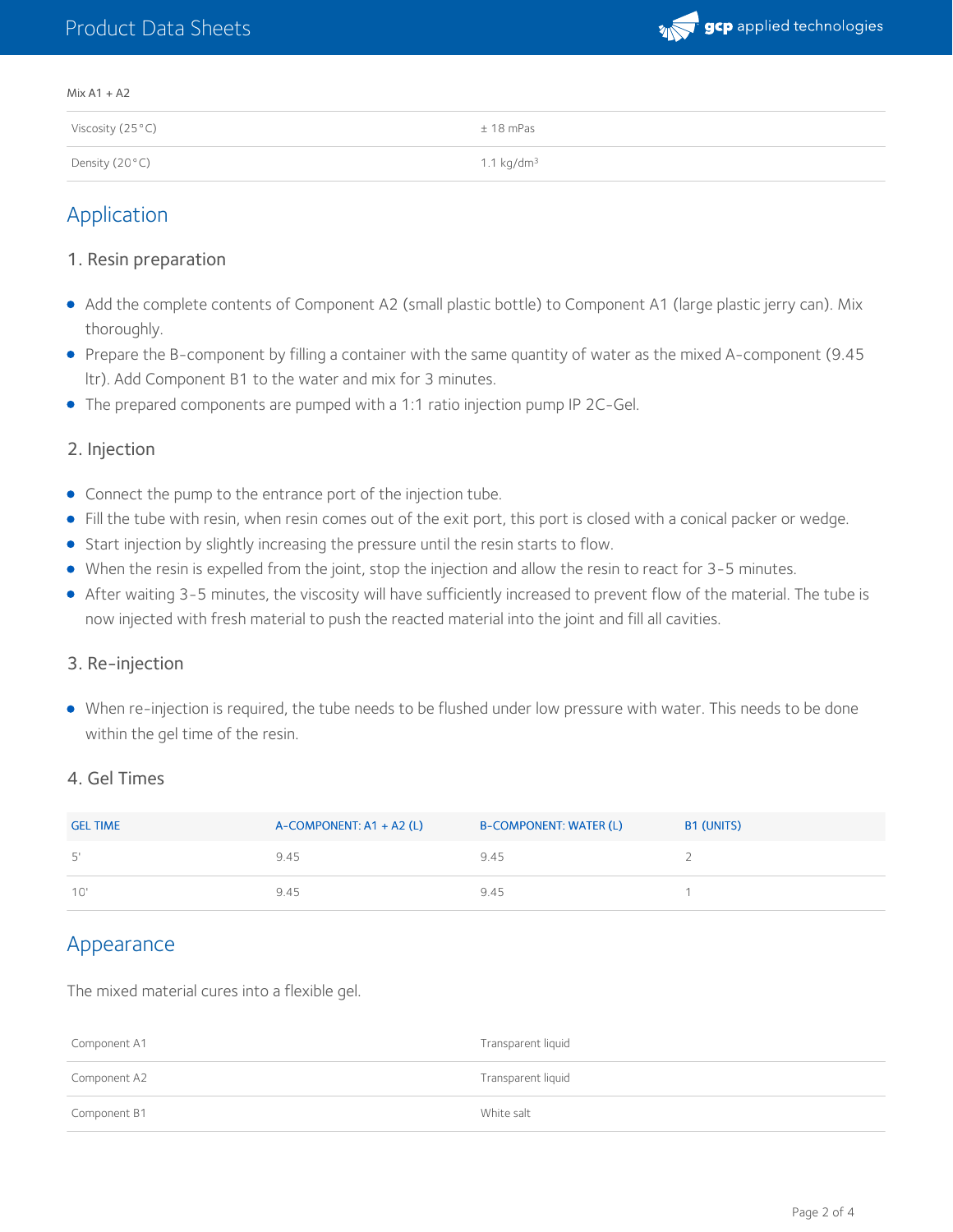

# Packaging

| Gelacryl TI A1 | 10kg blue plastic jerry can   |
|----------------|-------------------------------|
| Gelacryl TI    | A2 0.5kg white plastic bottle |
| Gelacryl B1    | 25g plastic bottle            |

## Storage

Gelacryl TI A1, A2 and B1 should be stored in a frost free environment under cover, clear of the ground, in the original closed packaging.

Storage temperature must be below 35°C.

Shelf life: 1 year

## Consumption

Has to be estimated by the engineer or operator and depends on width and depth of the cracks and voids to be filled.

## Accessories

### To be ordered separately

- IP 2C-Gel air driven twin piston pump.
- Packers and connectors.

(Please consult the relevant data sheet).

## Health and Safety

Gelacryl TI Component A1 is classified as irritating. Gelacryl TI Component A2 is classified as harmful.

Always wear appropriate protective gear: rubber gloves, goggles and boots. In case of contact with the eyes, flush with water for 15 minutes. If swallowed, call a physician immediately.

For full information, consult the relevant Material Safety Data Sheets.